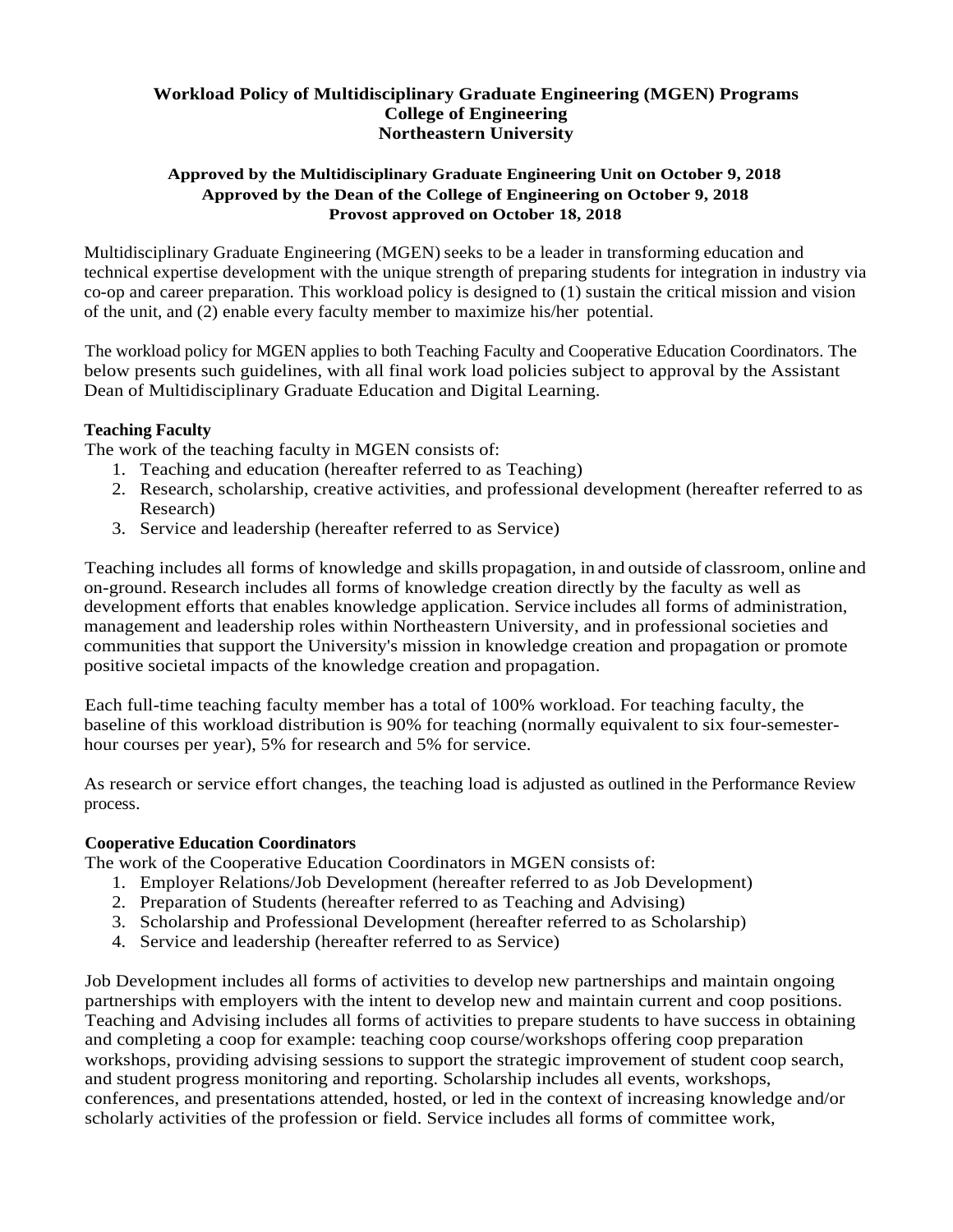administration, and leadership roles within Northeastern University, and in professional societies and communities that support the University's, the unit, and the field of Cooperative Education's mission in knowledge creation and propagation.

Each full-time teaching faculty member has a total of 100% workload. For Cooperative Education Coordinators, the baseline of this workload distribution is 50% Job Development, 40% Teaching and Advising, 5% Scholarship and 5% Service.

As job development and service effort changes, the teaching load is adjusted as outlined in the Performance Review process.

#### **Accommodations**

Requests for reduced teaching load for family leaves, medical leaves, and maternity leaves will be accommodated according to university policy. If a faculty member has concerns about his/her workload, the concern can be first directed to the unit chair and if the concern persists, then the concern can be directed to the COE Associate Dean for Graduate Affairs.

#### **Approval Cycle & Workload and Policy Sharing**

This document will be reviewed and approved by unit faculty on a 5-year cycle or as modifications are made after which it will be made available to the unit faculty via the unit shared folder. All workload will be made available to the unit faculty via the unit shared folder.